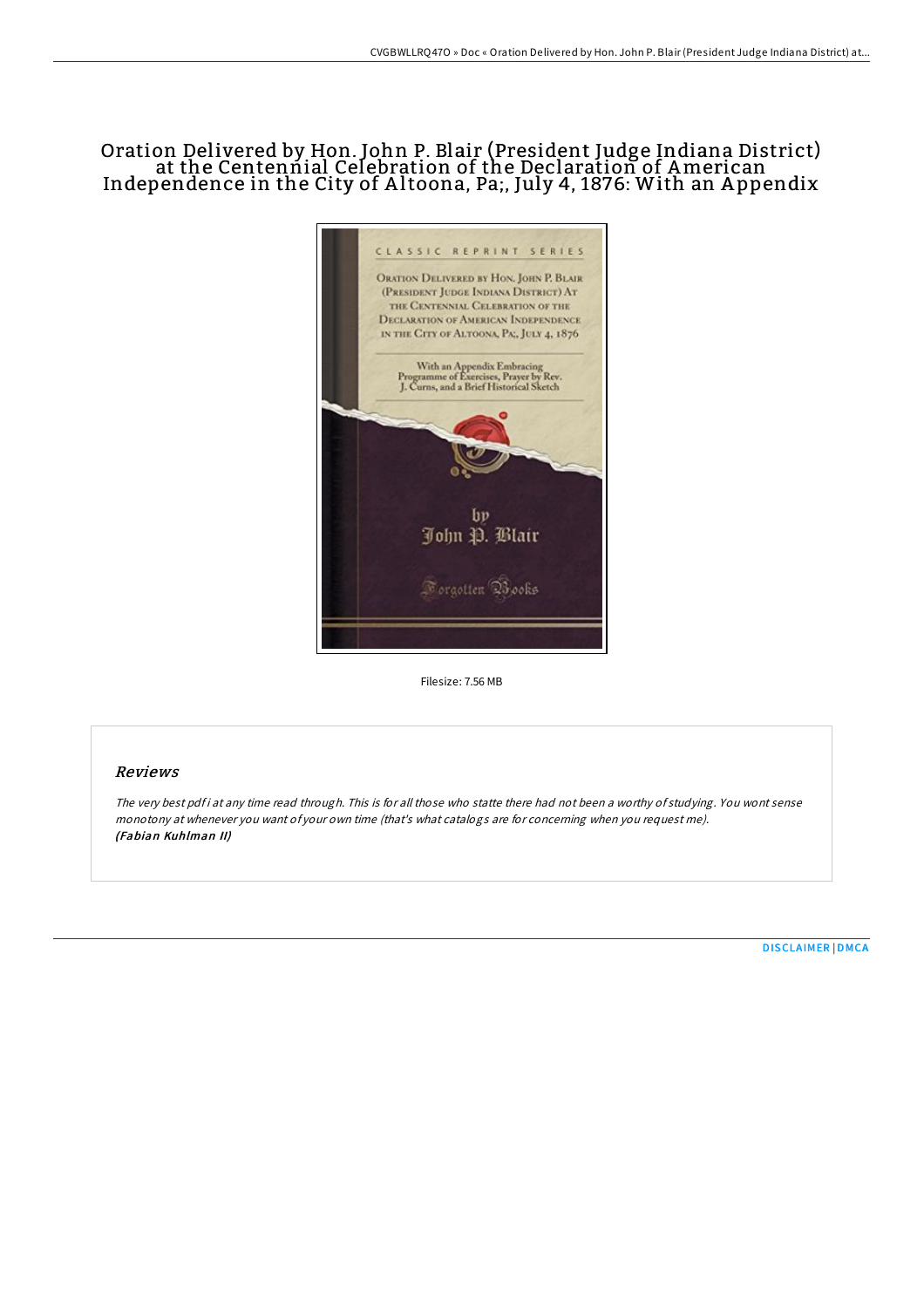## ORATION DELIVERED BY HON. JOHN P. BLAIR (PRESIDENT JUDGE INDIANA DISTRICT) AT THE CENTENNIAL CELEBRATION OF THE DECLARATION OF AMERICAN INDEPENDENCE IN THE CITY OF ALTOONA, PA;, JULY 4, 1876: WITH AN APPENDIX



Forgotten Books, 2018. Paperback. Condition: New. Language: English . Brand New Book \*\*\*\*\* Print on Demand \*\*\*\*\*. Excerpt from Oration Delivered by Hon. John P. Blair (President Judge Indiana District) At the Centennial Celebration of the Declaration of American Independence in the City of Altoona, Pa;, July 4, 1876: With an Appendix Embracing Programme of Exercises, Prayer by Rev. J. Curns, and a Brief Historical Sketch We have arrived at a point in our national life where we can look backward for a hundred years over the past, and our hopes and imaginations and fond convictions may, if we choose, travel for ward for a hundred years, or many, many hundreds into the future. The future must take care of itself. It will do so if it is worthy of the great trust committed to its keeping. The past, at least, is se cure. We know what that has been. We appreciate the true signifi cance of the International Exhibition that graces and honors the Centennial year and will reach its culminating glorv in Philadel phia to-day. We understand the meaning of the spirit and feeling that pervades the popular heart. The loud acclaim that bursts from city and hamlet, from mountain and plain, attests the love and de votion of the American people for that system of government to which we are indebted for all that we are and all that we may ever expect to become. For a hundred years we have marked the annual recurrence of this day with unusual honors. It is a legal holiday that no Ameri can ever forgets, that he cannot forget, no matter where he may be, whether in his own country, or traveling on a foreign soil in the most remote and obscure places of the earth, and the further he...

Read Oration Delivered by Hon. John P. Blair (President Judge Indiana District) at the [Centennial](http://almighty24.tech/oration-delivered-by-hon-john-p-blair-president-.html) Celebration of the Declaration of American Independence in the City of Altoona, Pa;, July 4, 1876: With an Appendix Online Download PDF Oration Delivered by Hon. John P. Blair (President Judge Indiana District) at the [Centennial](http://almighty24.tech/oration-delivered-by-hon-john-p-blair-president-.html) Celebration of the Declaration of American Independence in the City of Altoona, Pa;, July 4, 1876: With an Appendix